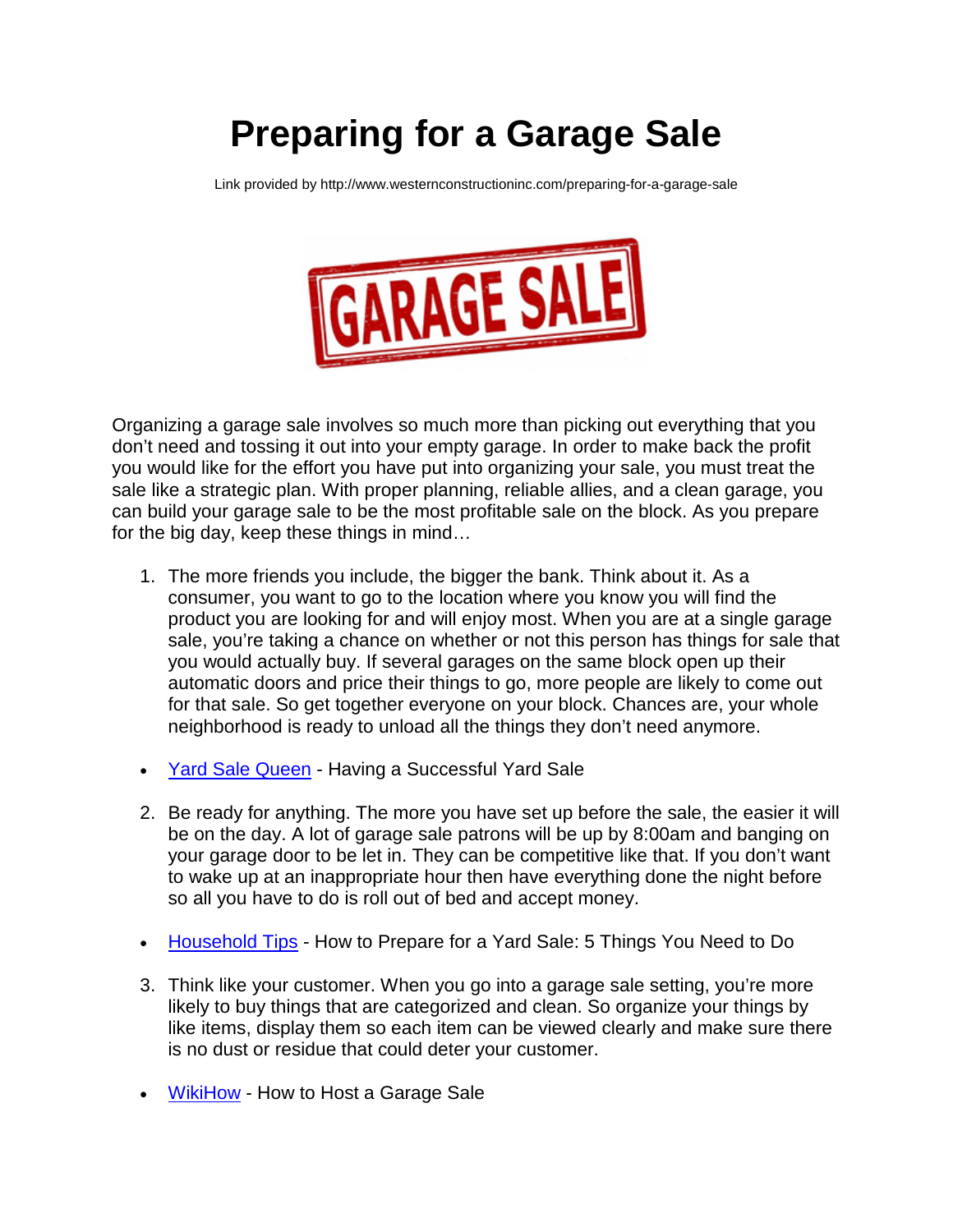- 4. Price reasonably. Yes, you did pay a lot for that item. Sure, it might be an antique. Okay, maybe it does sell for a lot more on eBay but this is a garage sale. These people are out at 8:00am on a chilly day for savings, not to pay eBay prices or to haggle. Before you go to price, think. Do I want this to sell right away? How much could I honestly accept for it? At the end of the day, once its sold, you probably won't even remember ever having it.
- [Organized Home](http://www.wikihow.com/Hold-a-Garage-Sale) Garage Sale Tricks and Tips: Clear the Clutter With a Simple Yard Sale
- 5. Mark things clearly. People don't generally buy things they can't name. If you have labels describing the products with the price clearly marked then people will feel invited to at least look at it, if not snatch it up that very second.
- [About Home](http://fleamarket.about.com/od/sellingbasics/qt/Dos-And-Do-Nots-For-Planning-A-Yard-Sale.htm) Do's and Don'ts of Planning a Yard Sale
- 6. Ever hear the expression, "you'll catch more flies with honey than with vinegar"? The same goes for garage sales. As it is so early and because you worked late getting everything ready, it's no wonder you might be a little groggy, even cranky in the morning. Just don't let your customers know that. Grab your biggest mug of coffee and slap a permanent smile on your face. Make everyone feel welcome and engage in conversation with anyone who wants to talk to you. Who knows, you might make a sale and a new friend.
- [The Mom Creative](http://www.themomcreative.com/2013/05/preparing-for-a-garage-sale-best-tips.html) Preparing for a Garage Sale: Best Tips?
- 7. Don't ever talk down about your items. Sure, it's just stuff you're trying to get rid of but to this customer, it could be the product they've been dreaming of. They might be ready to pay top dollar for it. If you mention that you could care less about it, not only does your item seem less valuable, but you might have turned off your customer, lost some profit or lost the sale altogether. You don't necessarily have to talk up your product. Just present it well and let your trash become someone else's treasure.
- [Lifehacker](http://lifehacker.com/5894794/how-to-throw-a-killer-garage-sale) How to Throw a Killer Yard Sale
- 8. At 8:00am, you're probably not ready to haggle. That's reasonable. As the day winds down, round about noon, expect the real bargain hunters to start coming out. These guys are ready to take the things that haven't moved off of your lawn and take them off of your hands...at greatly reduced prices. Prepare yourself by deciding how much you are willing to make off of your item before you say yes or no to their offer.
- [Better Homes and Gardens](http://www.bhg.com/health-family/finances/tips/your-best-yard-sale-ever/) Your Best Yard Sale Ever!